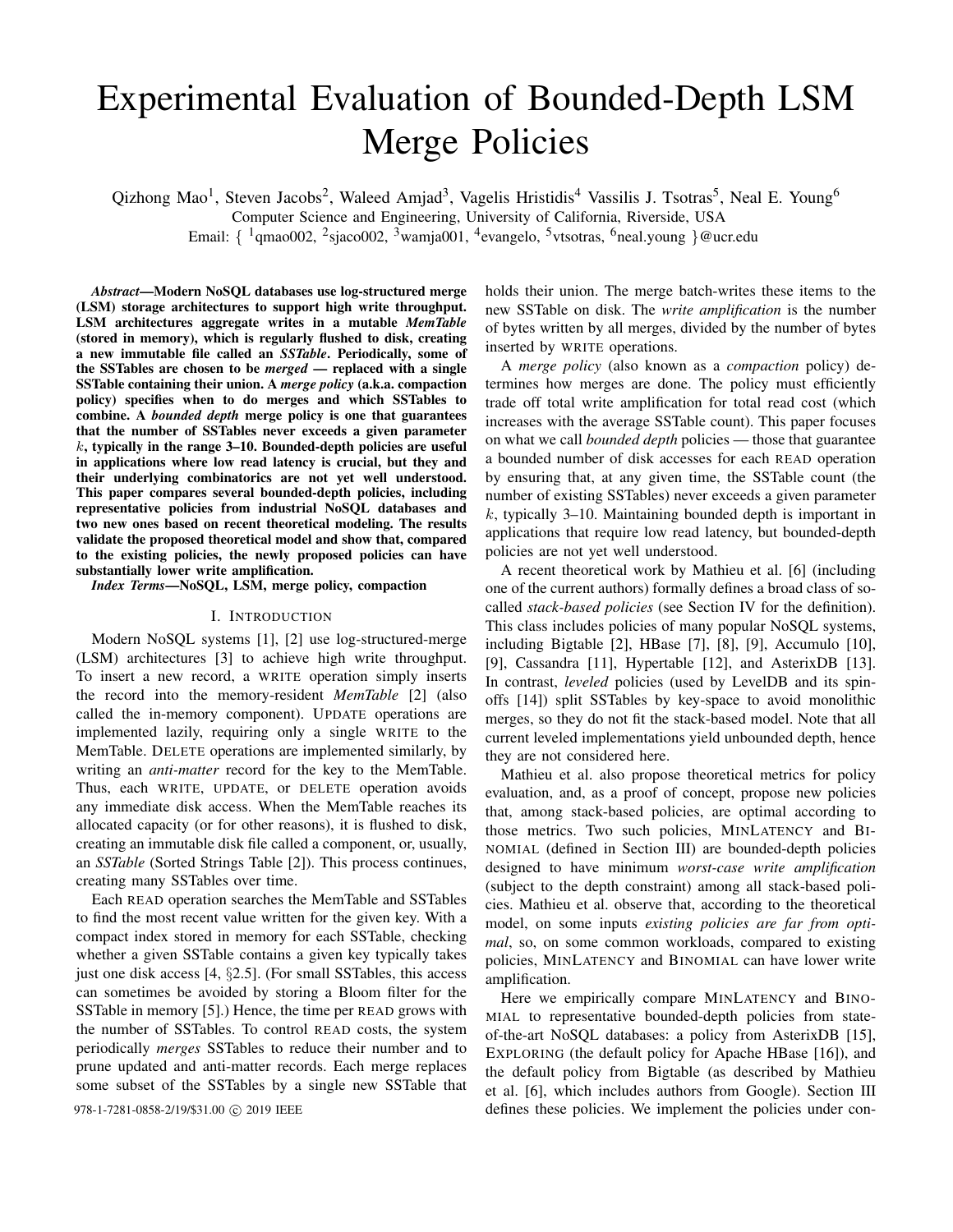sideration on a common platform — Apache AsterixDB [\[13\]](#page-9-5), [\[15\]](#page-9-7), — and evaluate them on inputs from the Yahoo! Cloud Serving Benchmark (YCSB) [\[17\]](#page-9-9), [\[18\]](#page-9-10). This is the first implementation and evaluation of the policies proposed by Mathieu et al. on a real NoSQL system. The empirical results validate the theoretical model. MINLATENCY and BINOMIAL achieve write amplification close to the theoretical minimum, thereby outperforming the other policies by orders of magnitude on some realistic workloads. (See Section [V.](#page-4-0))

Having a realistic theoretical model facilitates merge-policy design both via theoretical analysis (as for MINLATENCY and BINOMIAL), and because it enables rapid but faithful simulation of experiments. NoSQL systems are designed to run for months, incorporating hundreds of terabytes. Experiments can take weeks, even with appropriate adaptations. In contrast, the model allows some experiments to be faithfully simulated in minutes. (See Section [VI.](#page-6-0))

In summary, this work makes the following contributions:

- 1) The implementation of several existing and recently proposed merge policies on a common, open-source platform, specifically Apache AsterixDB.
- 2) An experimental evaluation confirming that the recently proposed policies can significantly outperform the stateof-the-art policies on some common workloads.
- 3) An empirical validation of a realistic cost model, which facilitates the design of merge policies via theoretical analysis and rapid simulation.

### II. RELATED WORK

Historically, the main data structure used for on-disk keyvalue storage is the  $B^+$ -tree. Nonetheless, LSM architectures are becoming common in industrial settings. This is partly because they offer substantially better performance for writeheavy workloads [\[19\]](#page-9-11). Further, for many workloads, reads are highly cacheable, making the *effective* workload write-heavy. In these cases, LSM architectures substantially outperform  $B^+$ -trees.

In 2006 Google released Bigtable [\[20\]](#page-9-12), [\[2\]](#page-8-1), now the primary data store for many Google applications. Its default merge policy is a bounded-depth stack-based policy. We study it here. Spanner [\[21\]](#page-9-13), Google's Bigtable replacement, likely uses a stack-based policy, though details are not public.

Apache HBase [\[16\]](#page-9-8), [\[8\]](#page-9-0), [\[7\]](#page-8-6) was introduced around 2006, modeled on Bigtable, and used by Facebook 2010–2018. Its default merge policy is EXPLORING, the precursor of which was RATIOBASED, a variant of BIGTABLE. Both policies are configurable as bounded-depth policies. Here we report results only for EXPLORING, as it consistently outperformed RATIOBASED.

Apache Cassandra [\[22\]](#page-9-14), [\[11\]](#page-9-3) was released by Facebook in 2008. Its first main merge policy, SIZETIERED, is a stackbased policy that orders the SSTables by length, groups similar-length SSTables, and then merges a group that has sufficiently many SSTables. SIZETIERED is not *stable* — that is, it does not maintain the following property at all times: *the* WRITE *times of all items in any given SSTable precede* *those of all items in every newer SSTable.* With a stable policy, a READ can scan the recently created SSTables first, stopping with the first SSTable that contains the key. Unstable policies lack this advantage: a READ operation must check *every* SSTable. Apache Accumulo [\[10\]](#page-9-2), which was created in 2008 by the NSA, uses a similar stack-based policy. We don't test these policies here, as our test platform supports only stable policies, and we believe they behave similarly to BIGTABLE or EXPLORING.

Previous to this work, our test platform — Apache AsterixDB — provided just one bounded-depth policy (CONSTANT), which suffered from high write amplification [\[23\]](#page-9-15). AsterixDB has removed support for CONSTANT, and, based on the preliminary results here, added support for BINOMIAL.

*Leveled policies:* LevelDB [\[14\]](#page-9-6), [\[24\]](#page-9-16) was released by Google in 2011. Its merge policy, unlike the policies mentioned above, does not fit the stack-based model. For our purposes, the policy can be viewed as a modified stack-based policy where each SSTable is split (by partitioning the key space into disjoint intervals) into multiple smaller SSTables that are collectively called a *level* (or *sorted run*). Each READ operation needs to check only one SSTable per level — the one whose key interval contains the given key. Using many smaller tables allows smaller, "rolling" merges, avoiding the occasional monolithic merges required by stack-based policies (but see [\[25,](#page-9-17) §3.2]).

In 2011, Apache Cassandra added support for a leveled policy adapted from LevelDB. (Cassandra also offers merge policies specifically designed for time-series workloads.) In 2012, Facebook released a LevelDB fork called RocksDB [\[26\]](#page-9-18), [\[27\]](#page-9-19). RocksDB offers several policies: one modelled on LevelDB, UNIVERSALCOMPACTION (a stack-based policy similar to Cassandra's SIZETIERED), and hybrids.

None of the leveled policies are bounded-depth policies.

*Other merge-policy models and optimizations:* Independently of Mathieu et al. [\[6\]](#page-8-5), Lim et al. [\[28\]](#page-9-20) propose a similar theoretical model for write amplification and point out its utility for simulation. The model includes a statistical estimate of the effects of for UPDATEs and DELETEs. For leveled policies, Lim et al. use their model to propose tuning various policy parameters — such as the size of each level — to optimize performance. Dayan et al. [\[5\]](#page-8-4), [\[29\]](#page-9-21) propose further optimizations of SIZETIERED and leveled policies by tuning aspects such as the Bloom filters' false positive rate (vs. size) according to SSTable size, the per-level merge frequency, and the memory allocation between buffers and Bloom filters.

Multi-threaded merges (exploiting SSD parallelism) are studied in [\[30\]](#page-9-22), [\[31\]](#page-9-23), [\[27\]](#page-9-19), [\[32\]](#page-9-24). Cache optimization in leveled merges is studied in [\[33\]](#page-9-25). Offloading merges to another server is studied in [\[34\]](#page-9-26).

Some of the methods above optimize READ performance; those complement the optimization of write amplification considered here. None of the above works consider boundeddepth policies.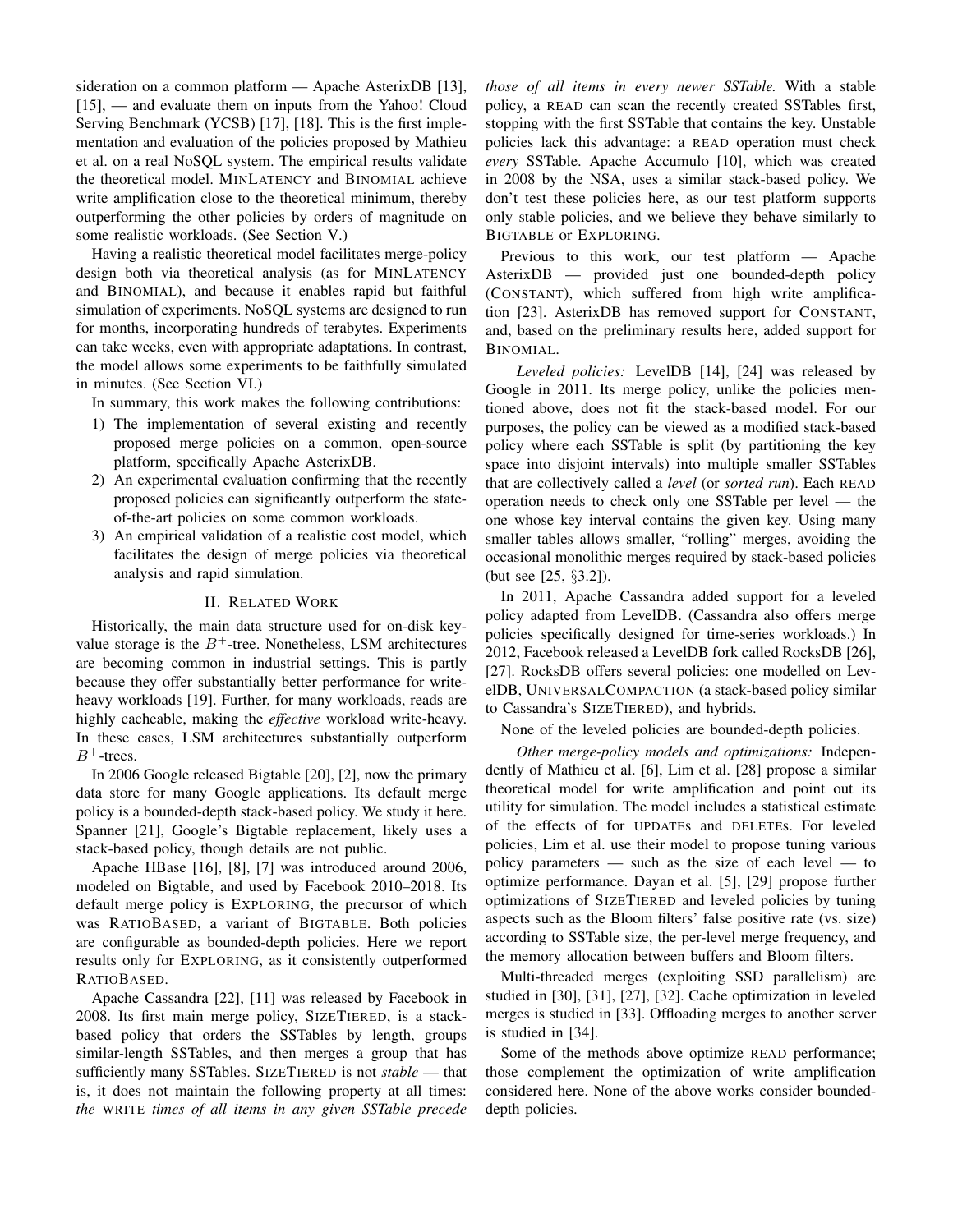This paper focuses primarily on write amplification (and to some extent read amplification). Other aspects of LSM performance, such as space amplification, can also be affected by merge policies but are not discussed here. For a more detailed discussion of LSM architectures, including compaction policies, see [\[35\]](#page-9-27).

#### III. POLICIES STUDIED IN THIS PAPER

<span id="page-2-2"></span>*Bigtable (Google):* The default for the Bigtable platform is as follows [\[6\]](#page-8-5). *When the MemTable is flushed, if there are fewer than* k *SSTables, add a single new SSTable holding the MemTable contents. Otherwise, merge the MemTable with the* i *most recently created SSTables, where* i *is the minimum such that, afterwards, the length of each SSTable exceeds the sum of the lengths of all newer SSTables.*[1](#page-2-3) Roughly speaking, this ensures that each SSTable is at most half the length of the next older SSTable. We denote this policy BIGTABLE.

*Exploring (Apache HBase):* EXPLORING is the default for HBase [\[16\]](#page-9-8). In addition to  $k$ , it has configurable parameters  $\lambda$  (default 1.2), C (default 2), and D (default 10). When the MemTable (Memstore in HBase) is flushed, the policy orders the SSTables (HFiles in HBase) by time of creation, considers various contiguous subsequences of them, and merges one that is in some sense most cost-effective. Specifically: *Temporarily add the MemTable as its own (newest) SSTable, then consider every contiguous subsequence* s *such that*

- 1) s *has at least* C *and at most* D *SSTables, and*
- 2) *in* s*, the length of the largest SSTable is at most* λ *times the sum of the lengths of the other SSTables.*

*In the case that there is at least one such subsequence* s*, merge either the longest (if there are at most* k *SSTables) or the one with minimum average SSTable length (otherwise). In the remaining case, and only if there are more than* k *SSTables, merge a contiguous subsequence of* C *SSTables having minimum total length.*

<span id="page-2-1"></span>*Constant (AsterixDB before version 0.9.4):* CONSTANT is as follows. *When the MemTable is flushed, if there are fewer than* k *SSTables, add a single new SSTable holding the MemTable contents. Otherwise, merge the MemTable and* all k *SSTables into one.*

Next are the (somewhat cryptic!) definitions of the MIN-LATENCY and BINOMIAL policies proposed by Mathieu et al. First, define a utility function  $B$ , as follows. Consider any binary search tree T with nodes  $\{1, 2, \ldots, n\}$  in search-tree order (each node is larger than those in its left subtree, and smaller than those in its right subtree). Given a node  $t$  in  $T$ , define its *stack (merge) depth* to be the number of ancestors smaller (larger) than  $t$ . (Hence, the depth of  $t$  in  $T$  equals its stack depth plus its merge depth.)

Fix any two positive integers k and m, and let  $n = \binom{m+k}{k}$  – 1. Let  $\tau^*(m, k)$  be the unique *n*-node binary search tree on nodes  $\{1, 2, \ldots, n\}$  that has maximum stack depth  $k - 1$  and maximum write depth  $m - 1$ . For  $t \in \{1, 2, ..., n\}$ , define  $B(m, k, t)$  to be the stack depth of node t in T.

Compute the function  $B(m, k, t)$  via the following recurrence. Define  $B(m, k, 0)$  to be zero, and for  $t > 0$  use

$$
B(m,k,t) = \begin{cases} B(m-1,k,t) & \text{if } t < \binom{m+k-1}{k}, \\ 1 + B\left(m, k-1, t - \binom{m+k-1}{k}\right) & \text{if } t \ge \binom{m+k-1}{k}. \end{cases}
$$

The policies are defined as follows.

*MinLatency (Mathieu et al.):* For each  $t = 1, 2, \ldots$ , in response to the tth flush, the action of the policy is determined by  $t$ , as follows:

*Let*  $m' = \min\{m : \binom{m+k}{m} > t\}$  *and*  $i = B(m', k, t)$ *. Order the SSTables by time of creation, and merge the* i*th oldest SSTable with all newer SSTables and the flushed MemTable (leaving* i *SSTables).*

*Binomial (Mathieu et al.)*: For each  $t = 1, 2, \ldots$ , in response to the tth flush, the action of the policy is determined by  $t$ , as follows:

Let  $T_k(m) = \sum_{i=1}^m {\binom{i+\min(i,k)-1}{i}}$  and  $m' = \min\{m :$  $T_k(m) \geq t$ .

 $Let i = 1 + B(m', min(m', k) - 1, t - T_k(m' - 1) - 1)$ *. Order the SSTables by time of creation, and merge the* i*th oldest SSTable with all newer SSTables and the flushed MemTable (leaving* i *SSTables).*

As described in Section [IV,](#page-2-0) these policies are designed carefully to have the minimum possible *worst-case write amplification* among all policies in the aforementioned class of stack-based policies.

BIGTABLE and (although it is not obvious from its specification) MINLATENCY are *lazy* — whenever the MemTable is flushed, if there are fewer than  $k$  SSTables, the policy leaves those SSTables unchanged, and creates a new SSTable holding just the flushed MemTable's contents. For this reason, these policies tend to keep the number of SSTables close to k. In contrast, for moderate-length runs  $(4^k$  or fewer flushes, as discussed later), EXPLORING and BINOMIAL often merge multiple SSTables even when fewer than  $k$  SSTables are already present, so may keep the average number of SSTables well below  $k$ , potentially allowing faster READ operations.

#### IV. DESIGN OF MINLATENCY AND BINOMIAL

<span id="page-2-0"></span>This section reviews Mathieu et al's definition of the class of so-called *stack-based* merge policies, the *worst-case write amplification* metric, and how MINLATENCY and BINOMIAL are designed to minimize that metric among all policies in that class.

#### *A. Bounded-depth stack-based merge policies*

Informally, a *stack-based policy* must maintain a set of SSTables over time. The set is initially empty. At each time  $t = 1, 2, \ldots, n$ , the MemTable is flushed, having current length in bytes equal to a given integer  $\ell_t \geq 0$ . In response, the merge policy must choose some of its current SSTables, then replace those chosen SSTables by a single SSTable holding their contents and the MemTable contents. As a special case, the policy may create a new SSTable from the MemTable

<span id="page-2-3"></span><sup>&</sup>lt;sup>1</sup>The implementation of this and other policies may temporarily create an SSTable holding the MemTable contents, and then merge that SSTable with the other SSTables.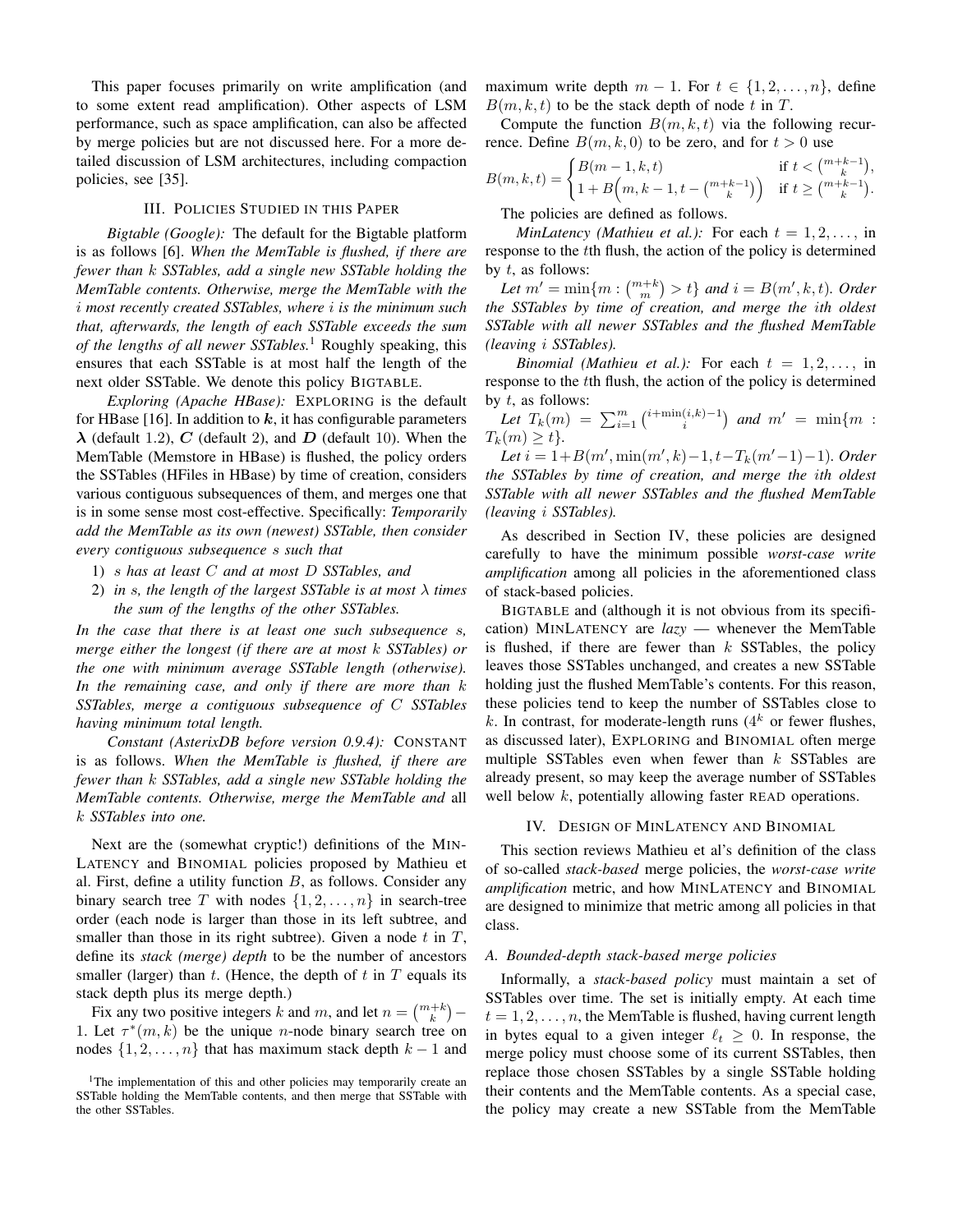contents alone. (The policy may replace additional sets of SSTables by their respective unions, but the policies studied here don't.)

Each newly created SSTable is written to disk, batch-writing a number of bytes equal to its length, which *by assumption* is the sum of the lengths of the SSTables it replaces, plus  $\ell_t$  if the merge includes the flushed MemTable. (This ignores UPDATEs and DELETEs, but see the discussion below.)

A *bounded-depth* policy (in the context of a parameter k) must keep the SSTable count at  $k$  or below. Subject to that constraint, its goal is to minimize the *write amplification*, which is defined to be the total number of bytes written in creating SSTables, divided by  $\sum_{t=1}^{n} \ell_t$ , the sum of the lengths of the  $n$  MemTable flushes. (Write amplification is a standard measure in LSM systems [\[27\]](#page-9-19), [\[28\]](#page-9-20), [\[32\]](#page-9-24), [\[25\]](#page-9-17).)

For intuition, consider the example  $k = 2$  and  $\ell_t = 1$  uniformly for  $t \in \{1, 2, ..., n\}$ . The optimal write amplification **i** θ( $\sqrt{n}$ ).

Next is the precise formal definition, as illustrated in Figure  $1(a)$ :

*Problem 1 (*k*-Stack-Based LSM Merge):* A problem instance is an  $\ell \in \mathbb{R}^n_+$ . For each  $t \in \{1, \ldots, n\}$ , say *flush* t has *(flush) length*  $\ell_t$ . A solution is a sequence  $\sigma = {\sigma_1, \ldots, \sigma_n}$ , called a *schedule*, where each  $\sigma_t$  is a partition of  $\{1, 2, \ldots, t\}$ into at most k parts, each called an *SSTable*, such that  $\sigma_t$  is re-fined by<sup>[2](#page-3-0)</sup>  $\sigma_{t-1} \cup \{\{t\}\}\$  (if  $t \geq 2$ ). The *length* of any SSTable F is defined to be  $\ell(F) = \sum_{t \in F} \ell_t$  — the sum of the lengths of the flushes that comprise  $\overline{F}$ . The goal is to minimize  $\sigma$ 's *write amplification*, defined as  $W(\sigma) = \sum_{t=1}^{n} \delta(\sigma_t, \sigma_{t-1}) / \sum_{t=1}^{n} \ell_t$ , where  $\delta(\sigma_t, \sigma_{t-1}) = \sum_{F \in \sigma_t \setminus \sigma_{t-1}} \ell(F)$  is the sum of the lengths of the new SSTables created during the merge at time t.

Formally, a *(bounded-depth) stack-based merge policy* is a function P mapping each problem instance  $\ell \in \mathbb{R}_+^n$  to a solution  $\sigma$ . In practice, the policy must be *online*, meaning that its choice of merge at time  $t$  depends only on the flush lengths  $\ell_1, \ell_2, \ldots, \ell_t$  seen so far. Because future flush lengths are unknown, no online policy  $P$  can achieve minimum possible write amplification for *every* input  $\ell$ . Among possible metrics for analyzing such a policy P, the focus here is on *worst-case* write amplification: the maximum, over all inputs  $\ell \in \mathbb{R}^n_+$  of length  $n$ , of the write amplification that  $P$  yields on the input. Formally, this is the function  $n \mapsto \max\{W(P(\ell)) : \ell \in \mathbb{R}^n_+\}.$ 

*Updates and Deletes:* The formal definitions above ignore the effects of key UPDATEs and DELETEs. While it would not be hard to extend the definition to model them, for designing policies that minimize worst-case write amplification, this is unnecessary: these operations only *decrease* the write amplification for a given input and schedule, so any online policy in the restricted model above can easily be modified to achieve the same worst-case write amplification, even in the presence of UPDATEs and DELETEs.

*Additional terminology:* Recall that a policy is *stable* if, for every input, it maintains the following invariant at all times among the current SSTables: *the* WRITE *times of all items in any given SSTable precede those of all items in every newer SSTable.* (Formally, every SSTable created is of the form  $\{i, i+\}$  $1, \ldots, j$  for some i, j.) As discussed previously, this can speed up READs. We note without proof that any unstable solution can be made stable while at most doubling the write amplification. Likewise, each uniform input has an optimal stable solution. All policies tested here are stable.

A policy is *eager* if, for every input  $\ell$ , for every time  $t$ , the policy creates just one new SSTable (necessarily including the MemTable flushed at time  $t$ ). Every input has an optimal eager solution, and all policies tested here except for EXPLORING are eager.

An online policy is *static* if each  $\sigma_t$  is determined *solely* by  $k$  *and*  $t$ . In a static policy, the merge at each time  $t$ is predetermined — for example, for  $t = 1$  merge just the flushed MemTable, for  $t = 2$  merge the MemTable with the top SSTable, and so on — independent of the flush lengths  $\ell_1, \ell_2, \ldots$  The MINLATENCY and BINOMIAL policies are static. Static policies ignore the flush lengths, so it may seem counter-intuitive that static policies can achieve optimum worst-case write amplification.

## *B. MinLatency and Binomial*

Among bounded-depth stack-based policies, MINLATENCY and BINOMIAL, by design, have the minimum possible worstcase write amplification. Their design is based on the following relationship between schedules and binary search trees.

Fix any k-Stack-based LSM Merge instance  $\ell =$  $(\ell_1, \ldots, \ell_n)$ . Consider any eager, stable schedule  $\sigma$  for  $\ell$ . (So  $\sigma$  creates just one new SSTable at each time t.) Define the (rooted) *merge forest* F for  $\sigma$  as follows: for  $t = 1, 2, ..., n$ , represent the new SSTable  $F_t$  that  $\sigma$  creates at time t by a new node t in  $\mathcal{F}$ , and, for each SSTable  $F_s$  (if any) that is merged in creating  $F_t$ , make node t the parent of the node s that represents  $F_s$ .

Next, create the *binary search tree*  $T$  for  $\sigma$  from  $\mathcal F$  as follows. Order the roots of  $\mathcal F$  in decreasing order (decreasing creation-time t). For each node in  $\mathcal{F}$ , order its children likewise. Then let  $T = T(\sigma)$  be the standard left-child, rightsibling binary tree representation of  $\mathcal F$ . That is,  $T$  and  $\mathcal F$  have the same vertex set  $\{1, 2, \ldots, n\}$ , and, for each node t in T, the left child of t in T is the first (oldest) child of t in  $\mathcal F$  (if any), while the right child of  $t$  in  $T$  is the right (next oldest) sibling of t in  $\mathcal F$  (if any; here we consider the roots to be siblings). It turns out that (because  $\sigma$  is stable) the nodes of T must be in search-tree order (each node is larger than those in its left subtree and smaller than those in its right subtree). Figures [1\(](#page-4-1)a) and [1\(](#page-4-1)c) give an example.

What about the depth constraint on  $\sigma$ , and its write amplification? Recall that the *stack (merge) depth* of a node t is the number of ancestors that are smaller (larger) than  $t$ . While the details are out of scope here, the following holds:

*For any eager, stable schedule* σ*:*

1) σ *obeys the depth constraint if and only if every node in*  $T(\sigma)$  *has stack depth at most*  $k - 1$ *,* 

<span id="page-3-0"></span><sup>&</sup>lt;sup>2</sup>Each part in  $\sigma_t$  is the union of some parts in  $\sigma_{t-1} \cup \{ \{ t \} \}.$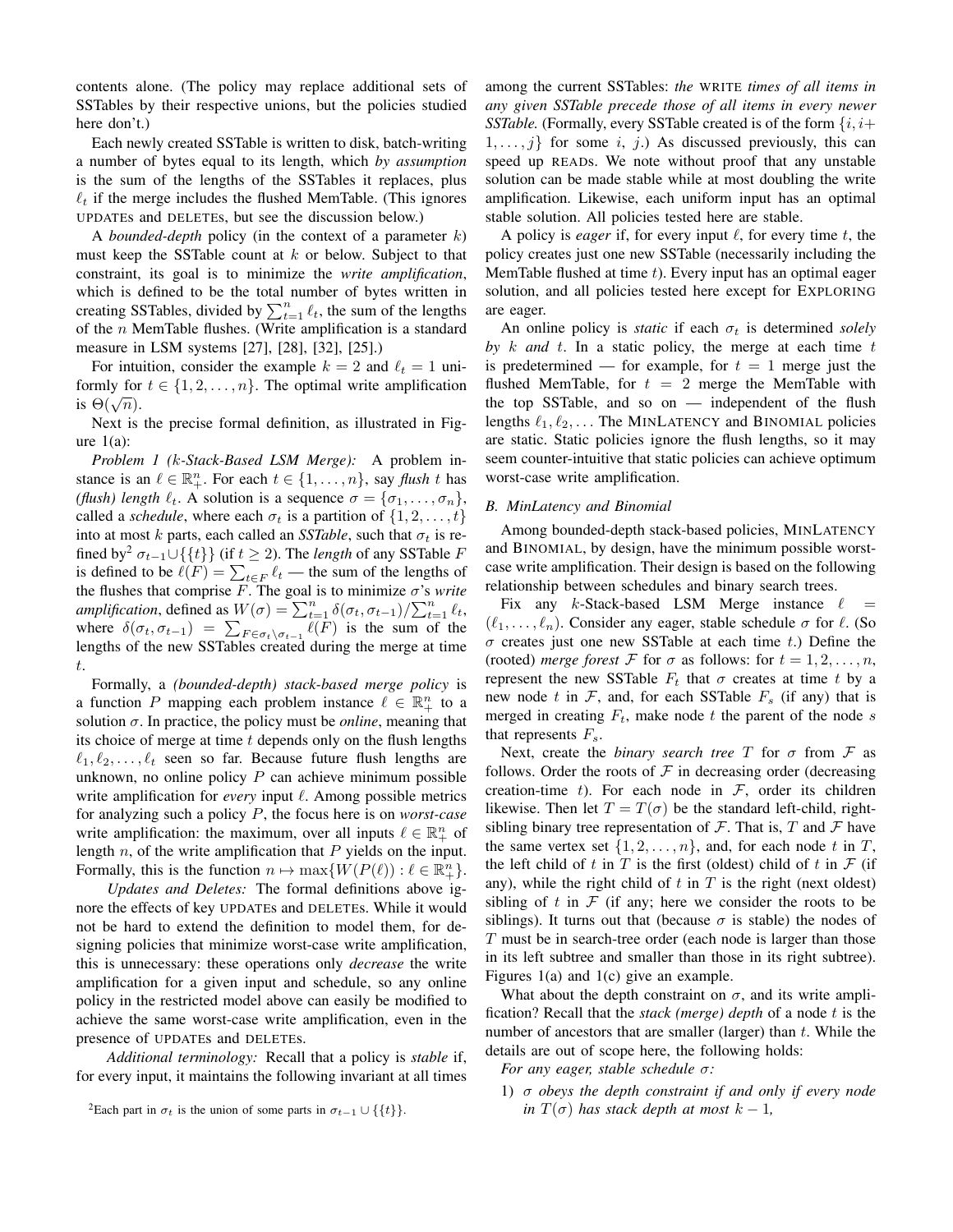<span id="page-4-1"></span>

Fig. 1: (a) An eager, stable schedule  $\sigma$  (n = 6, k = 3). (b) A graphical representation of  $\sigma$ . Each shaded rectangle is an SSTable (over time). Row t is the stack at time t. (c) The binary-search-tree representation of  $\sigma$ .

#### 2) *the write amplification incurred by*  $\sigma$  *on*  $\ell$  *equals*

$$
\tfrac{\sum_{t=1}^n (\mathrm{mergedepth}(t, T(\sigma))+1)\ell_t}{\sum_{t=1}^n \ell_t} \leq 1+\max_{t=1}^n \mathrm{mergedepth}(t, T(\sigma)).
$$

The mapping  $\sigma \to T(\sigma)$  is invertible. Hence, *any binary search tree* t *with nodes* {1, 2, . . . , n}*, maximum stack depth* k−1*, and maximum merge depth* m−1 *yields a bounded-depth schedule*  $\sigma$  (*such that*  $T(\sigma) = t$ *), having write amplification at most m on any input*  $\ell \in \mathbb{R}^n_+$ .

*Rationale for MinLatency:* MINLATENCY uses this observation to produce its schedule [\[6\]](#page-8-5). First consider the case that  $n = \binom{m+k}{k} - 1$  for some integer m. Among the binary search trees on nodes  $\{1, 2, \ldots, n\}$ , there is a unique tree with maximum stack depth  $k-1$  and maximum merge depth  $m-1$ . Let  $\tau^*(m, k)$  denote this tree, and let  $\sigma^*(m, k)$  denote the corresponding schedule.

MINLATENCY is designed to output  $\sigma^*(m, k)$  for any input of length *n*. Since  $\tau^*(m, k)$  has maximum merge depth  $m-1$ , as discussed above,  $\sigma^*(m, k)$  has write amplification at most m, which by calculation is

<span id="page-4-2"></span>
$$
(1 + O(1/k)) k n^{1/k} / c_k, \tag{1}
$$

where  $c_k = (k+1)/(k!)^{1/k} \in [2, e]$ . This bound extends to arbitrary n, so MINLATENCY's worst-case write amplification is at most  $(1)$ .

This is optimal, in the following sense: for every  $\epsilon > 0$ and large n, no stack-based policy achieves worst-case writeamplification less than  $(1 - \epsilon)k n^{1/k}/c_k$ . This is shown by using the bijection described above to bound the minimum possible write amplification for *uniform* inputs.

*Binomial and the small-*n *and large-*n *regimes:* As mentioned previously, because MINLATENCY and BIGTABLE are lazy, they produce schedules whose average SSTable count is close to  $k$ . When  $n$  is large, any policy with near-optimal write amplification must do this. Specifically, in what we call the *large-n regime* — after the number of flushes exceeds  $4^k$  or so — any schedule with near-optimal write amplification (e.g., for uniform  $\ell$ ) *must* have average SSTable count near k. In this regime, BINOMIAL behaves similarly to MINLATENCY. Consequently, in this regime, BINOMIAL still has minimum worst-case write amplification.

However, in what we call the *small-*n *regime* — until the number of flushes *n* reaches  $4^k$  — it is possible to achieve near-optimal write-amplification while keeping the average SSTable count somewhat smaller. BINOMIAL is designed to

do this [\[6\]](#page-8-5). In the small-n regime, it produces the schedule  $\sigma$ for the tree  $\tau^*(m, m)$ , for which the maximum stack depth and maximum merge depth are both  $m \approx \log_2(n)/2$ , so BINOMIAL's average SSTable count and write amplification are about  $log_2(n)/2$ , which is at most k (in this regime) and can be less. Consequently, in the small- $n$  regime, BINOMIAL can opportunistically achieve average SSTable count well below  $k$ . In this way it compares well to EXPLORING, and it behaves well even with unbounded depth  $(k = \infty)$ .

# V. EXPERIMENTAL EVALUATION

#### <span id="page-4-0"></span>*A. Test Platform: AsterixDB*

Apache AsterixDB [\[13\]](#page-9-5), [\[15\]](#page-9-7) is a full-function, open-source Big Data Management System (BDMS). It has a sharednothing architecture, with each node in an AsterixDB cluster managing one or more storage and index partitions for its datasets based on LSM storage. Each node uses its memory for a mix of storing MemTables of active datasets, buffering of file pages as they are accessed, and other memory-intensive operations. AsterixDB represents each SSTable as a  $B^+$ -tree, where the number of keys at each internal node is roughly the configured page size divided by the key size. (Internal nodes store keys but not values.) Secondary indexing is also available using  $B^+$ -trees, R-trees, and/or inverted indexes [\[23\]](#page-9-15). As secondary indexing is out of the scope of this paper, our experiments involve only primary indexes.

AsterixDB provides *data feed*s for rapid ingestion of data [\[36\]](#page-9-28). A *feed adapter* handles establishing the connection with a data source, as well as receiving, parsing and translating data from the data source into ADM objects [\[13\]](#page-9-5) to be stored in AsterixDB. Several built-in feed adapters available for retrieving data from network sockets, local file system, or from applications like Twitter and RSS.

## *B. Experimental Setup*

The experiments were performed on a machine with an Intel i3–4330 CPU running CentOS 7 with 8 GB of RAM and two mirrored (RAID 1) 1 TB hard drives. AsterixDB was configured to use 1 node controller, so all records are stored on the same disk location. The relatively small RAM size of 8 GB limits caching, to better simulate large workloads. The MemTable capacity was configured at 4 MB. The small MemTable capacity increases the flush rate to better simulate longer runs.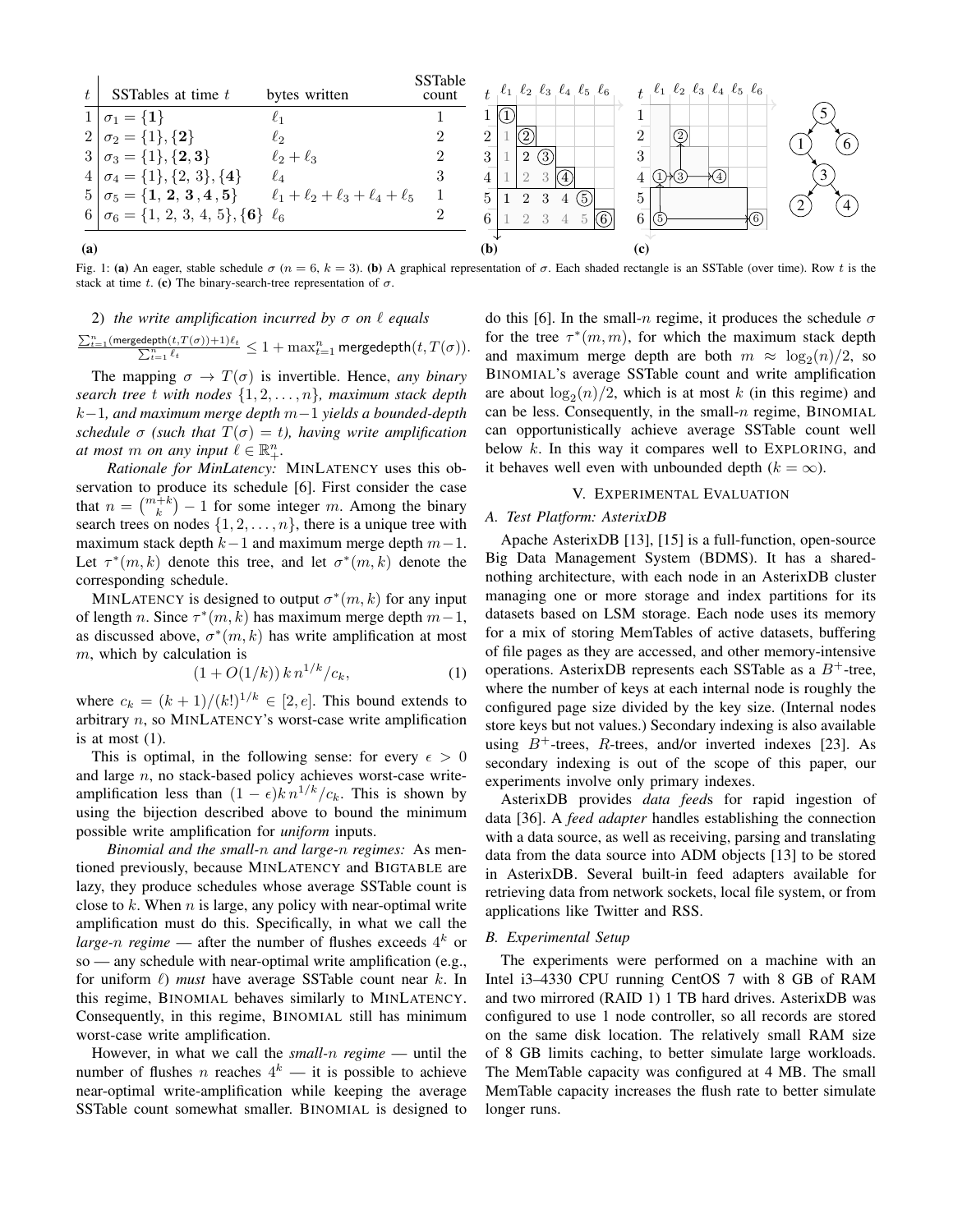The workload was generated using the Yahoo! Cloud Serving Benchmark (YCSB) [\[17\]](#page-9-9), [\[18\]](#page-9-10), with default parameters. The full workload consists of 80,000,000 WRITEs, each writing one record with a primary key of 5 to 23 bytes plus 10 attributes of 100 bytes each, giving 11 attributes of about 1 KB total length. Each primary key is a string with a 4-byte prefix and a long integer (as a string).

To achieve high ingestion rate, we implemented a YCSB database-interface layer using the AsterixDB "socket\_adapter" data feed (which retrieves data from a network socket) with an upsert data model, so that records are written lazily (without a duplicate key check). Upsert in AsterixDB is the equivalent of standard insert in other NoSQL systems, where, if an inserted record conflicts in the primary key with an existing record, it overwrites it.

The MemTable flushes were triggered by AsterixDB when the MemTable was near capacity, so the input  $\ell$  generated by the workload was nearly uniform, with each flush length  $\ell_t$ about 4 MB. This represents about 3,300 records per flush, so the input size  $n$  — the total number of flushes in the run was just over 24, 000.

For each of the five merge policies tested, and for each  $k \in \{3, 4, 5, 6, 7, 8, 10\}$ , we executed a single run testing that policy, configured with that depth (SSTable count) limit  $k$ . All other policy parameters were set to their default values (see Section [III\)](#page-2-2). Each of the 35 runs started from an empty instance, then inserted all records of the workload into the database, generating just over 24,000 flushes for the merge policy.

For  $k = 3$ , some policies had significantly large write amplification and so did not finish the run. BINOMIAL and MINLATENCY finished in about 16 hours, but BIGTABLE and EXPLORING ingested less than 40% of the records after two days, so were terminated early. Similarly, CONSTANT was terminated early in *all* of its runs.

As our focus is on write amplification, which is not affected by READs, the workload contains no READs (but see Section [V-D\)](#page-5-0).

The data for all 35 runs is tabulated in Appendix [A.](#page-8-7)

# *C. Policy Comparison (Write Amplification)*

At any given time t during a run, define the *write amplification* (so far) to be the total number of bytes written to create SSTables so far divided by the number of bytes flushed so far ( $\sum_{s=1}^{t} \ell_s$ ). This section illustrates how write amplification grows over time during the runs for the various policies. We focus on the runs with  $k \in \{5, 6, 7\}$ , which are particularly informative. The runs for each  $k$  are shown in Figures [2a–](#page-6-1) [2c,](#page-6-1) each showing how the write amplification grows over the course of all  $n \approx 24,000$  flushes. Because workloads with at most a few thousand flushes are likely to be important in practice, Figures [2d–2f](#page-6-1) repeat the plots, zooming in to focus on just the first 2,000 flushes  $(n = 2,000)$ .

In interpreting the plots, note that the caption of each subfigure shows the threshold  $4^k$ . The small-n regime lasts until the number of flushes passes this threshold, whence the large-n regime begins. Note that (depending on n and  $k$ ), some runs lie entirely within the small-n regime  $(n \leq 4^k)$ , some show the transition, and in the rest (with  $n \gg 4^k$ ) the small- $n$  regime is too small to be seen clearly. In all cases, the results depend on the regime as follows. During the small- $n$ regime, MINLATENCY has smallest write amplification, with BINOMIAL, BIGTABLE, and then EXPLORING close behind. As the large-n regime begins, MINLATENCY and BINOMIAL become indistinguishable. Their write amplification at time t grows sub-linearly (proportionally to  $t^{1/k}$ ), while those of BIGTABLE and EXPLORING grow linearly (proportionally to t). These results are consistent with the analytical predictions from the theoretical model [\[6\]](#page-8-5),

# <span id="page-5-0"></span>*D. Policy Comparison (SSTable count)*

As noted previously, MINLATENCY and BIGTABLE, being lazy, tend to keep the SSTable count near its limit  $k$ . In the large- $n$  regime, any policy that minimizes worst-case write amplification must do this. But, in the small- $n$  regime, BINOMIAL opportunistically achieves smaller average SSTable count, as does EXPLORING to some extent.

Figure [3](#page-6-2) has a curve for each policy except CONSTANT. The curve shows the tradeoff between final write amplification and average SSTable count achieved by its policy: it has a point  $(x, y)$  for every run of the policy with  $k > 4$  (and  $n \approx$  $24,000$ , where x is the final write amplification for the run and y is the average SSTable count over the course of the run. The  $x$ -axis is log-scaled.

First consider the runs with  $k \in \{7, 6, 5, 4\}$ . Within each curve, these correspond to the *four rightmost/lowest points* (with  $k = 4$  being rightmost/lowest). These runs are dominated by the large-n regime, and each policies has average SSTable count (y coordinate) close to  $k$ . In this regime the BINOMIAL and MINLATENCY policies achieve the same (near-optimal) tradeoff, while the EXPLORING and BIGTABLE policies are far from the optimal frontier due to their larger write amplification.

Next consider the remaining runs, for  $k \in \{10, 8\}$ . On each curve, these are the two leftmost/highest points, with  $k =$ 10 leftmost. In the curve for EXPLORING, its two points are indistinguishable. These runs stay within the small- $n$  regime. In this regime, BINOMIAL achieves a slightly better tradeoff than the other policies. MINLATENCY and BIGTABLE give comparable tradeoffs. For EXPLORING, its two runs lie close to the optimal frontier, but low: increasing the SSTable limit  $(k)$  from 8 to 10 makes little difference.

# *E. Updates and Deletions*

UPDATE and DELETE operations insert records whose keys already occur in some SSTable. As a merge combines SSTables, if it finds multiple records with the same key, it can remove all but one. Hence, for workloads with UPDATE and DELETE operations, the write amplification can be reduced. But the experimental runs described above have no UPDATE or DELETE operations. As a step towards understanding their effects, we did additional runs with  $k = 6$ , with 70% of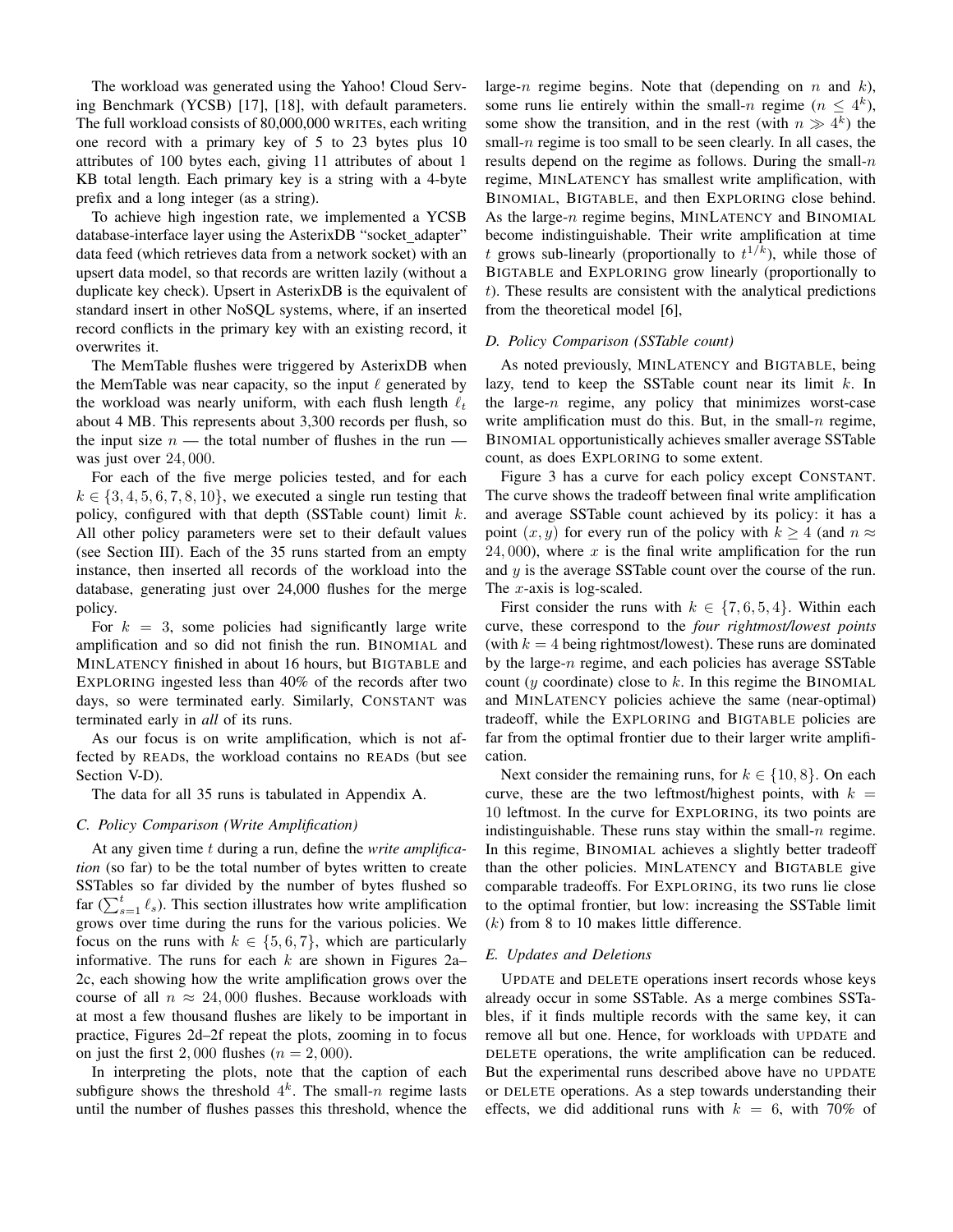<span id="page-6-1"></span>

Fig. 2: Write amplification vs. number of flushes over time for runs with  $k \in \{5, 6, 7\}$ . The top row shows  $n \approx 24,000$ ; the bottom shows  $n = 2,000$ . The transition from the small-n regime to the large-n regime (if present) occurs at  $4^k$  flushes. Complete data is in Appendix [A.](#page-8-7)

<span id="page-6-3"></span><span id="page-6-2"></span>

the WRITE operations replaced by UPDATEs, each to a key selected randomly from the existing keys according to a Zipf distribution with exponent  $E = 0.99$ , concentrated on the recently inserted items, similar to the "Latest" distribution in YCSB. The flush rate is reduced, as UPDATEs to keys currently in the MemTable are common but do not increase the number of records in the MemTable. To compensate, we increased the total number of operations by 50%, resulting in about  $n \approx 26,400$  flushes.

Figure [4](#page-6-3) plots the write amplification versus flushes for the four runs. The primary effect (not seen in the plots) is a reduction in the total number of flushes, but the write amplification (even as a function of the number of flushes) is also somewhat reduced, compared to the original runs (Figure [2b\)](#page-6-1). The relative performance of the various policies is unchanged. Experiments with other key distributions (uniform over existing keys, or Zipf concentrated on the oldest) yielded

<span id="page-6-4"></span>

<span id="page-6-0"></span>similar results that we don't report here.

# VI. MODEL VALIDATION AND SIMULATION

In each run, the *total time* spent in each merge operation is well-predicted by the bytes written. This is demonstrated by the plot in Figure [5,](#page-6-4) which has a point for *every individual merge* in every run, showing the elapsed time for that merge versus the number of bytes written by that merge.

Also, observed write amplification is in turn well predicted by the theoretical model. More specifically, using the assumptions of the theoretical model, we implemented a simulator [\[37\]](#page-9-29) that can simulate a given policy on a given input. For each of the 35 runs from the experiment, we simulated the run (for the given policy, k, and  $n \approx 24,000$  uniform flushes).

Figure [6a](#page-7-0) illustrates the five runs with  $k = 7$ , over time, by showing the write amplifications over time as observed in the *actual* runs. Figure [6b](#page-7-0) shows the same for the *simulated* runs. For the static policies MINLATENCY and BINOMIAL, the observed write amplification tracks the predicted write amplification closely. For EXPLORING and BIGTABLE, the observed write amplification tracks the predicted write amplification, but not as closely. (For these policies, small perturbations in the flush lengths can affect total write amplification.)

Figure [7](#page-7-1) shows that the simulated write amplification is a reasonable predictor of the write amplification observed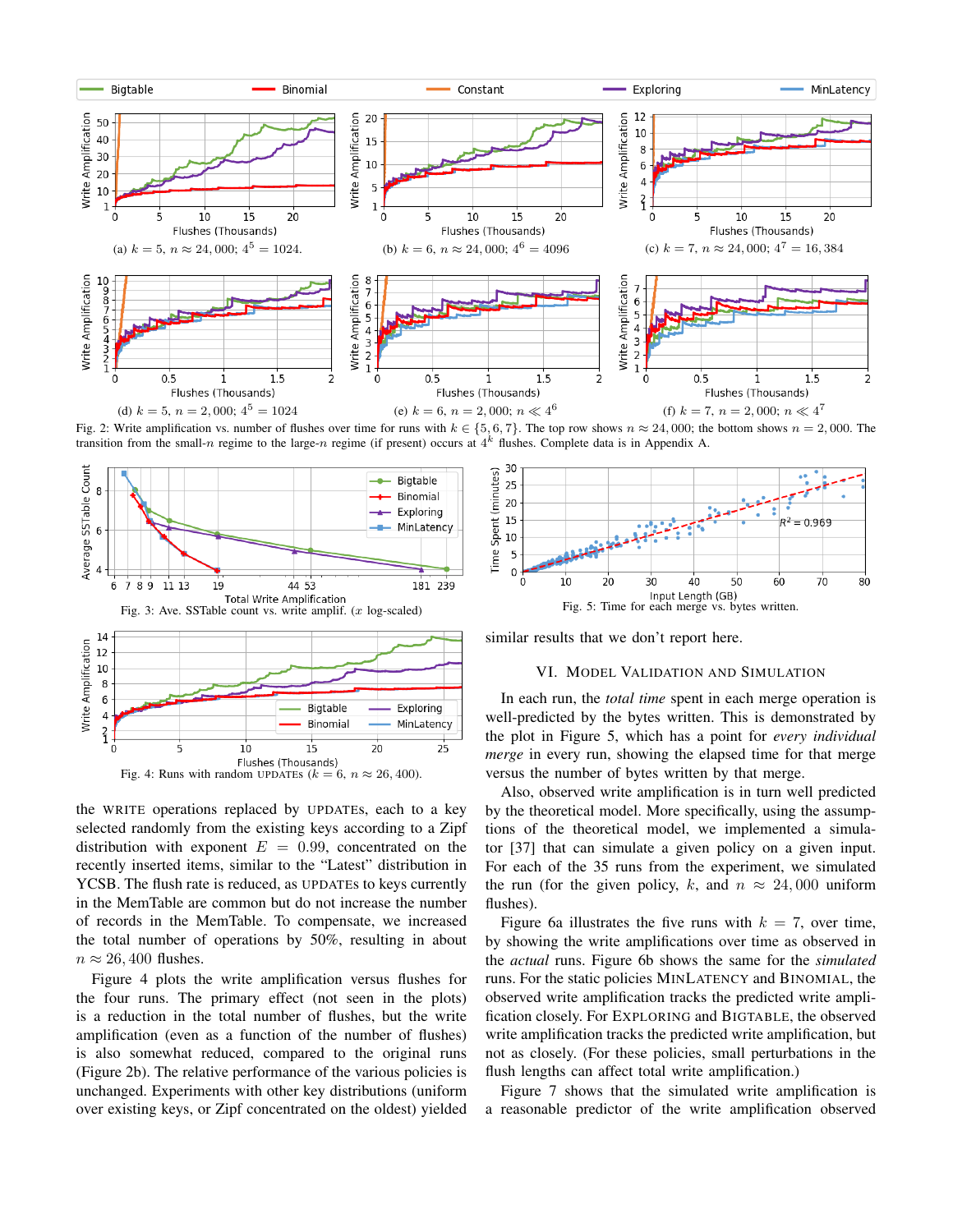<span id="page-7-0"></span>

(b) Simulated write amplification over time.  $(k = 7, n = 24,000)$ Fig. 6: Observed and simulated write amplif. over time.

<span id="page-7-1"></span>

Fig. 7: Observed versus simulated write amplification. The bottom plot zooms in to the portion with  $x \in [7, 39]$ .

empirically. That figure has two plots. The first (top) plot in that figure has a curve for each policy (except CONSTANT), with a point for each of the six or seven runs that the policy completed, showing the observed final write amplification versus the simulated final write amplification. The two extreme points in the upper right are for BIGTABLE and EXPLORING with  $k = 4$ , with very high write amplification. To better show the remaining data, the second (bottom) plot expands the first, zooming in to the lower left corner (the region with  $x \in [7, 39]$ . For each curve, the  $R^2$  value of the best-fit linear trendline is shown in the upper left of the first plot. (The trendlines are not shown.) The  $R^2$  values are very close to 1, demonstrating that the simulated write amplification is a good predictor of the experimentally observed write amplification.

*Policy design via analysis and simulation:* A realistic theoretical model facilitates design in at least two ways. As described earlier, the model allows a precise theoretical analysis of the underlying combinatorics, as illustrated by the design of MINLATENCY and BINOMIAL. It also allows accurate simulation. As noted in the introduction, LSM systems are designed to run for months, incorporating terrabytes of data. Even with appropriate adaptations, real-world experiments can take days or weeks. Replacing experiments by (much faster) simulations can moderate this bottleneck. As a proof of concept, Figure [8](#page-8-8) shows *simulated* write amplification over time for BIGTABLE, BINOMIAL, CONSTANT, EXPLORING, and MINLATENCY for  $k \in \{6, 7, 10\}$ . The first two plots show  $k \in \{6, 7\}$  with  $n = 100, 000$  flushes. The third plot, with  $k = 10$ , shows one million flushes. These simulations took only minutes to complete.

## VII. DISCUSSION

As predicted by the theoretical model, policy behavior fell into two regimes: the *small-*n regime (until the number of flushes reached about  $4^k$ ) and the *large-n* regime (after that). MINLATENCY achieved the lowest write amplification, with BINOMIAL a close second to it. BIGTABLE and EXPLORING were not far behind in the small- $n$  regime, but in the large $n$  regime their write amplification was an order of magnitude higher. In short, the two newly proposed policies achieve nearoptimal worst-case write amplification among all stack-based policies, outperforming policies in use in industrial systems, especially for runs with many flushes.

The tradeoffs between write amplification and average SSTable count were also studied. In the large- $n$  regime, all policies except (sometimes) EXPLORING had average SSTable count near  $k$ . MINLATENCY and BINOMIAL, but not EX-PLORING or BIGTABLE, were near the optimal frontier. In the small- $n$  regime, all policies were close to the optimal frontier, with BINOMIAL and EXPLORING having average SSTable count below k.

# *Limitations and Future Work*

*Non-uniform flush lengths,* UPDATE*s, dynamic policies.:* The experiments here are limited to near-uniform inputs, where most flush lengths are about the same. Workloads with near-uniform flush lengths are common, as most LSM systems routinely flush the MemTable when it reaches a configured capacity, but many systems trigger flushes for other reasons, so workloads with variable flush lengths are of interest. For moderately variable flush lengths, we expect the write amplification of most policies (and certainly of MINLATENCY and BINOMIAL) to be similar to that for uniform inputs. Regardless of variation, the write amplification incurred by MINLATENCY and BINOMIAL is guaranteed to be no worse than it is for uniform inputs.

Most of the experiments here are limited to APPEND-only workloads. A few preliminary results here suggest that a moderate rate of UPDATEs and DELETEs mainly reduce flush rate, and slightly reduce write amplification. At a minimum, UPDATEs and DELETEs are guaranteed not to increase the write amplification incurred by MINLATENCY and BINOMIAL. But inputs with UPDATEs, DELETEs, and non-uniform flush lengths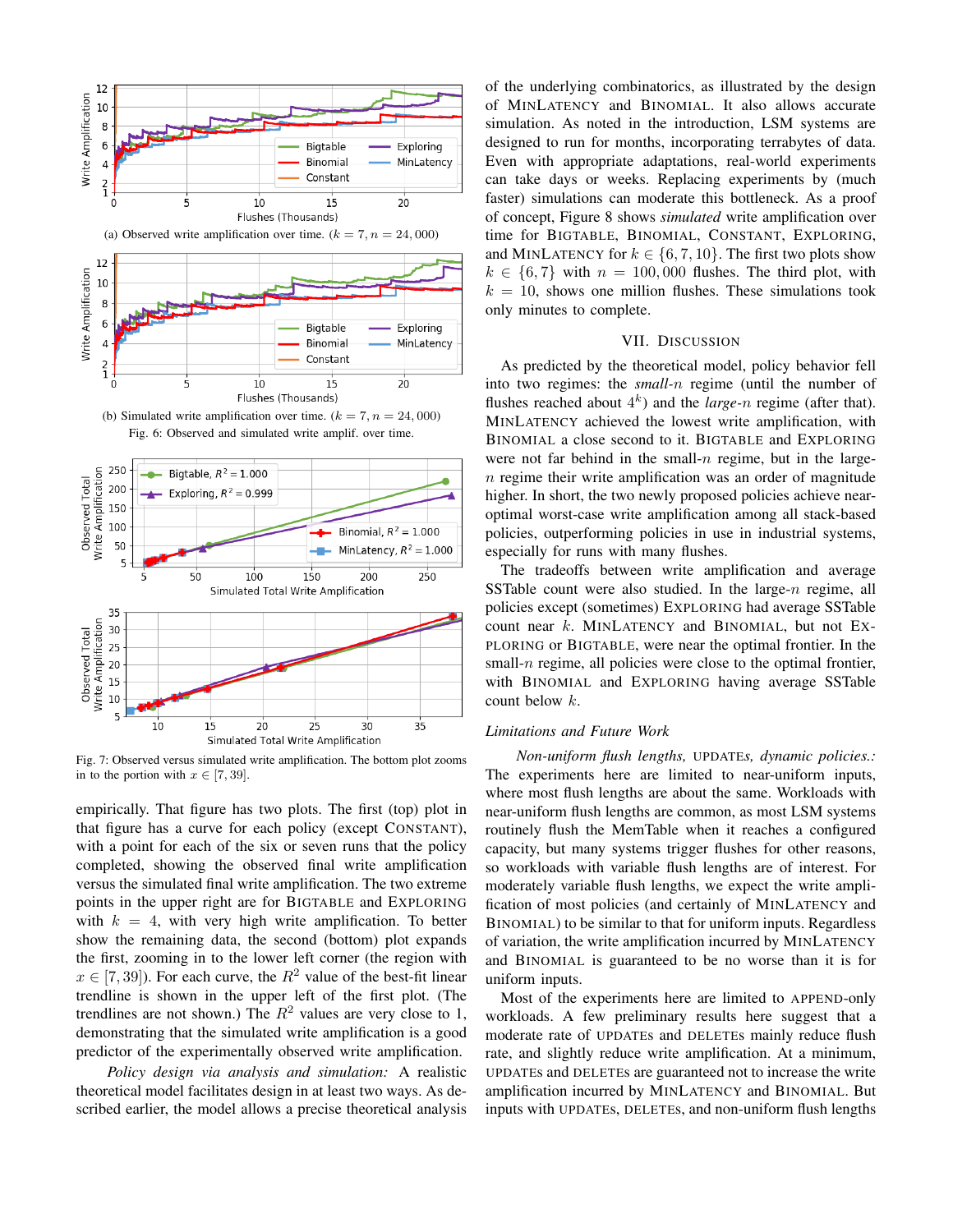<span id="page-8-8"></span>

can have optimal write amplification substantially below the worst case of  $\Theta(n^{1/k})$ . In this case, dynamic policies such as BIGTABLE, EXPLORING, and new policies designed using the theoretical framework of *competitive-analysis* (as in [\[6\]](#page-8-5)), may, in principle, outperform static policies such as BINOMIAL and MINLATENCY. Future work will explore how significant this effect may be in practice.

*Read costs:* The experimental design here focuses on minimizing write amplification, relying on the bounded-depth constraint to control read costs such as *read amplification* the average number of disk accesses required per read. Most LSM systems (other than Bigtable) offer merge policies that are not depth-bounded, instead allowing the SSTable count to grow, say, logarithmically with the number of flushes. A natural objective would be to minimize a linear combination of the read and write amplification — this could control the stack depth without manual configuration. (Similarly to BINO-MIAL's behaviour in the small- $n$  regime, where it minimizes the worst-case maximum of the read and write amplification, achieving a reasonable balance.) For read costs, a more nuanced accounting is desirable: It would be useful to take into account the effects of Bloom filters, and dynamic policies that respond to varying *rates* of READs are also of interest.

*Leveled policies:* The theoretical model that underlies MINLATENCY and BINOMIAL assumes that SSTable creation (while costly) is instantaneous, whereas, in practice, creating a large SSTable takes time, during which READs and WRITEs may occur.<sup>[3](#page-8-9)</sup> Leveled policies (discussed previously) have the advantage of avoiding large SSTables and monolithic merges. It is of interest to extend the theoretical model to include leveled policies.

*Secondary indexes:* The existence of secondary indexes impacts merging. For example, AsterixDB (with default settings) maintains a one-to-one correspondence between the SSTables for the primary indexes and the SSTables for the secondary indexes. Ideally, merge policies should take secondary indexes into account.

# VIII. CONCLUSIONS

This work compares several bounded-depth LSM merge policies, including representative policies from industrial NoSQL databases and two new ones based on recent theoretical modeling, on a common platform (AsterixDB) using Yahoo! cloud serving benchmark. The results validate the proposed theoretical model and show that, compared to existing policies, the newly proposed policies can have substantially lower write amplification. The theoretical model is realistic, and can be used, via both analysis and simulation, for the effective design and analysis of merge policies. For example, we shared our experimental findings with the developers of Apache AsterixDB [\[15\]](#page-9-7), and BINOMIAL, designed via the theoretical model, has now been added as an LSM merging policy option to AsterixDB.

## ACKNOWLEDGMENT

We would like to thank the AsterixDB team for their help with the AsterixDB internals, and C. Staelin and A. Yousefi from Google for discussions about Bigtable. This work was supported by NSF grants IIS-1619463, IIS-1838222, IIS-1447826 and Google research award *A Study of Online Bigtable-Compaction Algorithms*.

#### A. APPENDIX (DATA)

<span id="page-8-7"></span>For each of the 35 runs, Table [I](#page-9-30) shows the total write amplification and average SSTable count at five points during the run: after 1, 000, 3, 000, 5, 000, 10, 000, and 20, 000 flushes. If it happens that the MemTable is flushed while a merge is ongoing, the SSTable count may briefly exceed  $k$ . For this reason, the average SSTable count slightly exceeded k in a few runs (with  $k \in \{3, 4, 5\}$  — see the highlighted cells).

#### **REFERENCES**

- <span id="page-8-0"></span>[1] R. Cattell, "Scalable SQL and NoSQL data stores," *SIGMOD Rec.*, vol. 39, no. 4, pp. 12–27, May 2011.
- <span id="page-8-1"></span>[2] F. Chang *et al.*, "Bigtable: A distributed storage system for structured data," *ACM Trans. Comput. Syst.*, vol. 26, no. 2, pp. 4:1–4:26, Jun. 2008.
- <span id="page-8-2"></span>[3] P. O'Neil *et al.*, "The log-structured merge-tree (LSM-tree)," *Acta Inf.*, vol. 33, no. 4, pp. 351–385, Jun. 1996.
- <span id="page-8-3"></span>[4] G. Graefe *et al.*, "Modern B-tree techniques," *Foundations and Trends* R *in Databases*, vol. 3, no. 4, pp. 203–402, 2011.
- <span id="page-8-4"></span>[5] N. Dayan et al., "Monkey: Optimal navigable key-value store," in *Proceedings of the 2017 ACM International Conference on Management of Data*, ser. SIGMOD, 2017, pp. 79–94.
- <span id="page-8-5"></span>[6] C. Mathieu *et al.*, "Bigtable merge compaction," *arXiv preprint arXiv:1407.3008*, vol. abs/1407.3008, 2014.
- <span id="page-8-6"></span>[7] L. George, *HBase: the definitive guide: random access to your planetsize data*. O'Reilly Media, Inc., 2011.

<span id="page-8-9"></span><sup>&</sup>lt;sup>3</sup>As shown in the data table in Appendix [A,](#page-8-7) for a few runs with  $k \leq 4$ , the average SSTable count exceeded  $\vec{k}$ . This can happen when a flush occurs during the creation of a large SSTable.